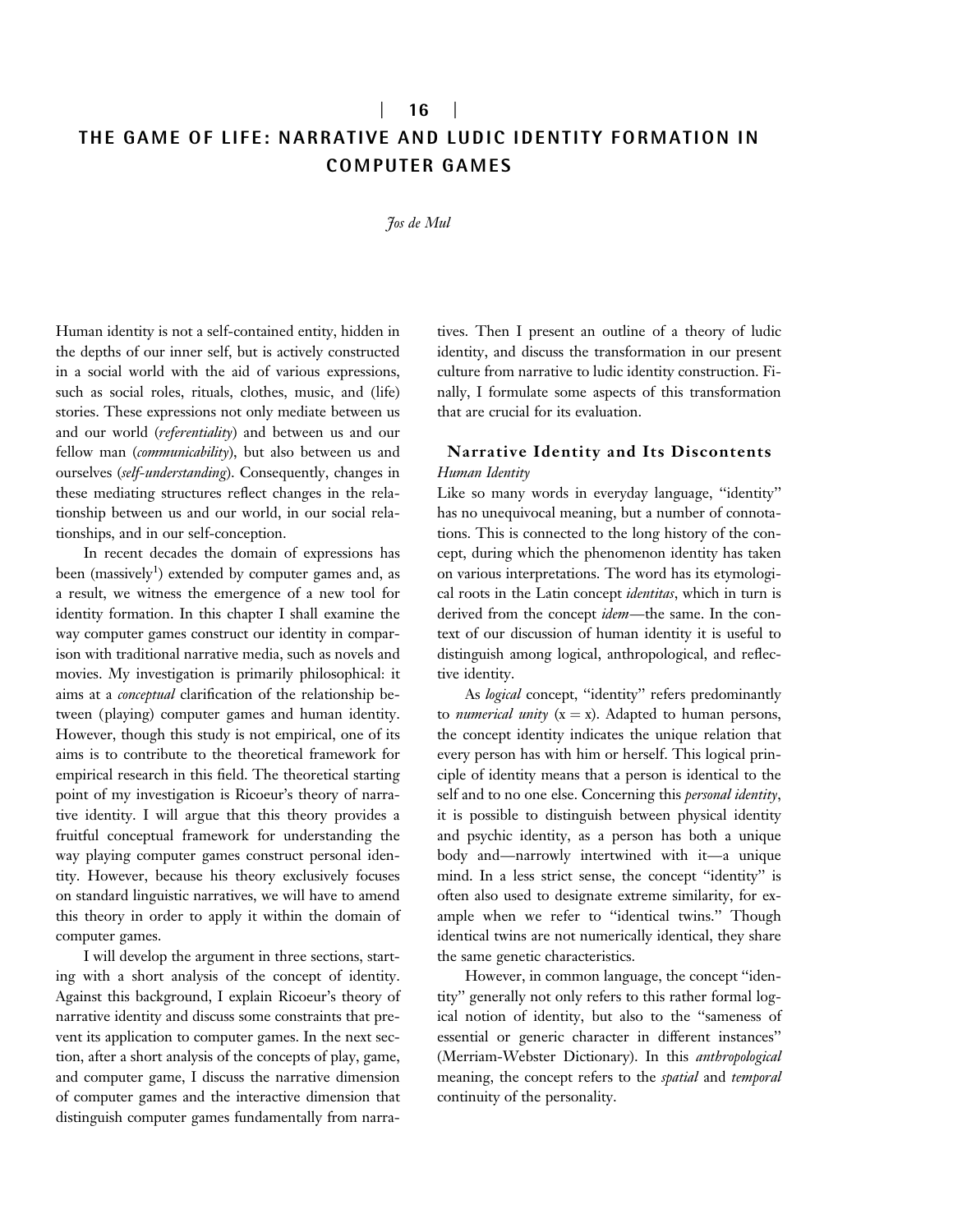Spatial continuity lies in the fact that the elements from which the physical and psychic identity are constructed do not form a loose conglomerate, but an internal nexus, in which part and whole are closely connected.<sup>2</sup> This is already clear on the physical level, where the different body parts are integrated into the unity of the body. Thoughts, actions, and desires are linked together in a meaningful way, too. For example, the way an ambitious person visualizes the future is internally connected with bodily and psychic desires and the actions undertaken aim at the realization of these desires. In a healthy person, all aspects of the personality are more or less integrated. Of course, this integration is never complete—human life is characterized by all kinds of dissociative states, such as (day) dreaming, religious or sexual ecstasy, immersion in a movie or a (computer) game, highway hypnosis, intoxication by alcohol and other drugs, and so on. However, when the meaningful nexus is largely or completely lost—for example in the case of dissociative identity disorders—the result is a disintegration, or even a total loss, of the person's identity in this spatial sense.

Temporal continuity lies in the fact that in the course of our life we remain more or less the same person (that is, the same spatial unity of bodily and psychic elements). To a certain extent we keep the same body during our lives, and thanks to memory and expectation our (conscious) mind also occupies a certain *permanence* in time.<sup>3</sup> However, this continuity is never complete. Our psychological continuity is characterized by interruptions (sleep) and gaps (forgetting). Moreover, our bodily and psychological continuity is not static: it develops over time from birth to death under influence of biological growth and renewal (almost all of the cells in our body are gradually replaced by new ones), learning processes, new experiences and, finally, decay. Also with regard to the temporal nexus, sometimes we see that radical discontinuities—for example, by a complete loss of memory or the loss of a part of the body, a transgender operation, the development of an disruptive addiction, dementia, or a religious or political conversion—may result in fundamental changes or even total disintegration of the temporal (bodily and psychic) identity.<sup>4</sup>

A third and crucial aspect of the human identity concerns the reflective dimension of identity. We encounter this dimension when we pose the question for whom the spatial and temporal continuity characteristic of personal and cultural identity arises. Although other people can ascribe a personal or cultural identity to us (which can have a great influence on the way in which we experience our selves), finally we ourselves are the ones who experience our personal (and cultural) identity—that is to say, the meaningful spatial and temporal nexus. Reflectivity denotes self-awareness, self-reflection, having a self-image. We express ourselves and recognize ourselves in self-(re)presentations. Whether someone possesses a female, Islam, or fan identity (or possibly integrates all three) is not only always somewhat arbitrary, determined by physical characteristics, actions, habits, or thoughts, but is also dependent on whether the person regards and recognizes their selves as such. A phenomenon such as transsexuality shows that the objective and the experienced reality do not necessarily correspond.

#### Narrative Identity

In the history of modern philosophy there has been much discussion about the ontological status of human identity, about its specific mode of being. We can distinguish two extreme positions. On the one hand, in the rationalist tradition starting with Descartes, defined the I or self as a substance with consciousness, ''a thing that thinks'' (Descartes, 1968, p. 106). Following the Christian notion of the eternal human soul, this tradition, conceives of this thinking substance as an isolated, timeless, noncorporeal entity. On the other hand, in the more skeptical movement within the empirical tradition, at least starting with Hume, denied the I or self any real substance. According to Hume, consciousness is nothing else than the continuous stream of perceptions and ideas: ''I always stumble on some particular perception or other, of heat or cold, light or shade, love or hatred, pain or pleasure. I never can catch myself at any time without a perception, and never can observe anything but the perception.... The identity which we ascribe to the mind of man is only a fictitious one'' (Hume, 1956, pp. 252, 259). Or, in the words of Daniel Dennett, a temporary humean skeptic, it is ''a theorist's fiction'' comparable with an abstractum such as ''the center of gravity'' of an object in physics, that does not refer to any physical item in the world (Dennett, 1992).

Though the skepticism against the Cartesian conception of the self as a timeless substance is justified, Hume and Dennett seem to throw away the baby with the bathwater. Unlike the case of an entity, which does not have a subjective experience of its center of gravity, a person consciously does experience him- or herself. In the passage quoted from Hume, even he turns out to be someone who claims to be unable to find himself behind the flow of consciousness (Ricoeur, 1992)! The prob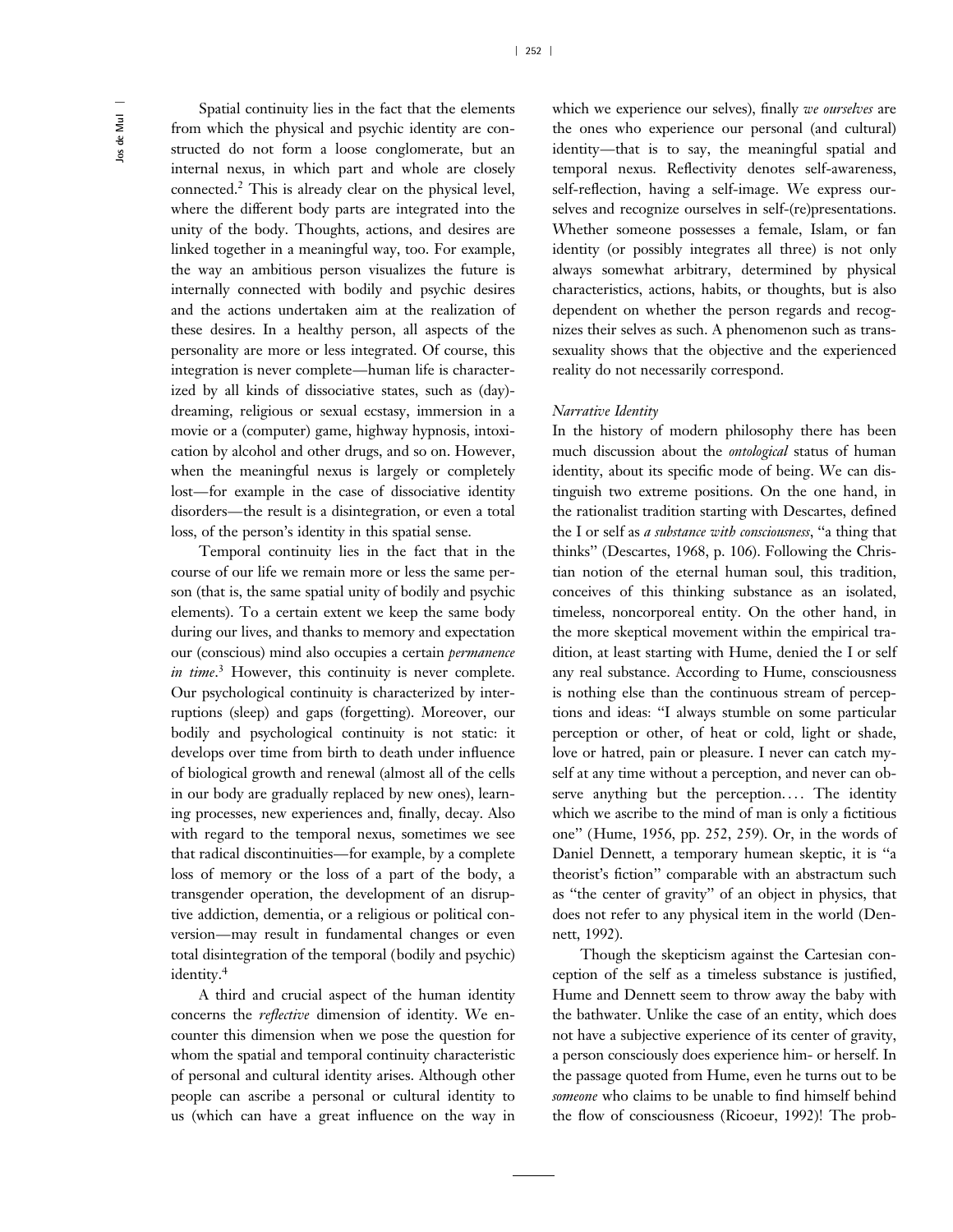lem seems to be that both Descartes and Hume seem to agree that the self, if it exists, must be a substance. With the phenomenologist Heidegger, however, I want to argue that human existence is fundamentally distinguished from the ontological status of objects such as stones because human beings exist in time and space (Heidegger, 1996). Existing does not simply mean that we are situated in time (after all, this is also true for a stone), but that our being has a fundamentally temporal character. Although we always live in the present, unlike the stone, in our acting we are always oriented toward our future *possibilities* and we are also always determined by the possibilities we realized in the past. In Oneself as Another, Paul Ricoeur denotes the distinction between the identity of mere occurent entities such as a stone and the identity of human beings by the concepts  $m\hat{e}m\hat{e}$ (idem) and soi-même (ipse), or, in other words, sameidentity and self-identity, respectively (Ricoeur, 1992, pp. 1–3, 116f.). This concerns the difference between identity as sheer *permanence in time* and identity as selfness, the personal involvement in, and the reflective consciousness of, our own existence.

According to Ricoeur, the problems flowing from Descartes's concept of identity arise from the very fact that he unfoundedly conceives human identity as a substance. In fact, we are concerned here with a metaphorical transfer—intangible human identity is presented as if it were a mere entity like a stone. This metaphorical transfer (and the conceptual confusion that goes with it) is seductive, because the self also has a certain permanence in time because of its bodily and psychological continuity. Therefore there is a certain overlap of the same and the self. But in these two cases the permanence in time is of a fundamentally different order. As opposed to the stone, the self remaining the same in the time—Heidegger calls this self-constancy (Selbstständigkeit) (Heidegger, 1996)—is not simply continuing to be the same in time, but the contingent realization of a possibility. Ricoeur clarifies this selfpreservation of the self with the example of an illocutionary act such as making a promise. If we keep a promise, it is not because we simply remain the same person, but results from a volitional effort. Our identity is not a simple fact, but a continuous task, only ending with our death. In our everyday existence we are always, as we like to say about our websites, ''under construction.''

The confusion surrounding the notion of personal identity is further increased by the fact that we have a tendency to identify ourselves with opportunities realized in the past and therefore seclude ourselves from future opportunities. What at first was simply possibility takes on the form of an aggregate of character traits and ingrained habits. A ''second nature'' emerges that contributes to the continuity of our personal identity. This fundamental passivity that ensures that much remains the same in us, makes us identifiable to ourselves and to others. In this case there appears to be not so much a question of an overlap, but rather of a transformation of the *self* to the *same*. Although this tendency is a natural part of human existence, the degree to which it appears is culturally and historically variable. Although personal (and cultural) identity in traditional societies is generally quite stable, in modern culture our identity is characterized by a high level of flexibility and changeability. As Sherry Turkle notes,

Not so long ago, stability was socially valued and culturally reinforced. Rigid gender roles, repetitive labor, the expectation of being in one kind of job or remaining in one town over a lifetime, all of these made consistency central to definitions of health. But these stable social worlds have broken down. In our time, health is described in terms of fluidity rather than stability. What matters most now is the ability to adapt and change—to new jobs, new career directions, new gender roles, new technologies. (Turkle, 1995, p. 255; cf. Gergen, 1991)

It is against the background of the discussion about the ontological status and the flexabilization of human identity that Ricoeur presents his theory of narrative identity (Ricoeur, 1985, 1991a,b, 1992) . Ricoeur takes Heidegger's notion of the existential self as his starting point, but he implicitly criticizes Heidegger for sticking to Descartes's immediate positing of the "I." Unlike Descartes and Heidegger, Ricoeur does not believe that we have an immediate access to the self in introspection or phenomenological intuition. Self-knowledge is in almost all cases mediated. We know ourselves only via the indirect route of the cultural expression of ourselves in actions, utterances, images, music, nutrition, fashion, housing, institutions, religion, and so on.

Narratives are especially important in this respect. ''The narratives of the world are numberless. . . . Narrative is present in every age, in every place, in every society; it begins with the very history of mankind and there nowhere is or has been a people without narrative. . . . Narrative is international, transhistorical, transcultural: it is simply there, like life itself'' (Barthes, 1982, p. 79). Or, as Hayden White writes, ''To raise the question of the nature of narrative is to invite reflection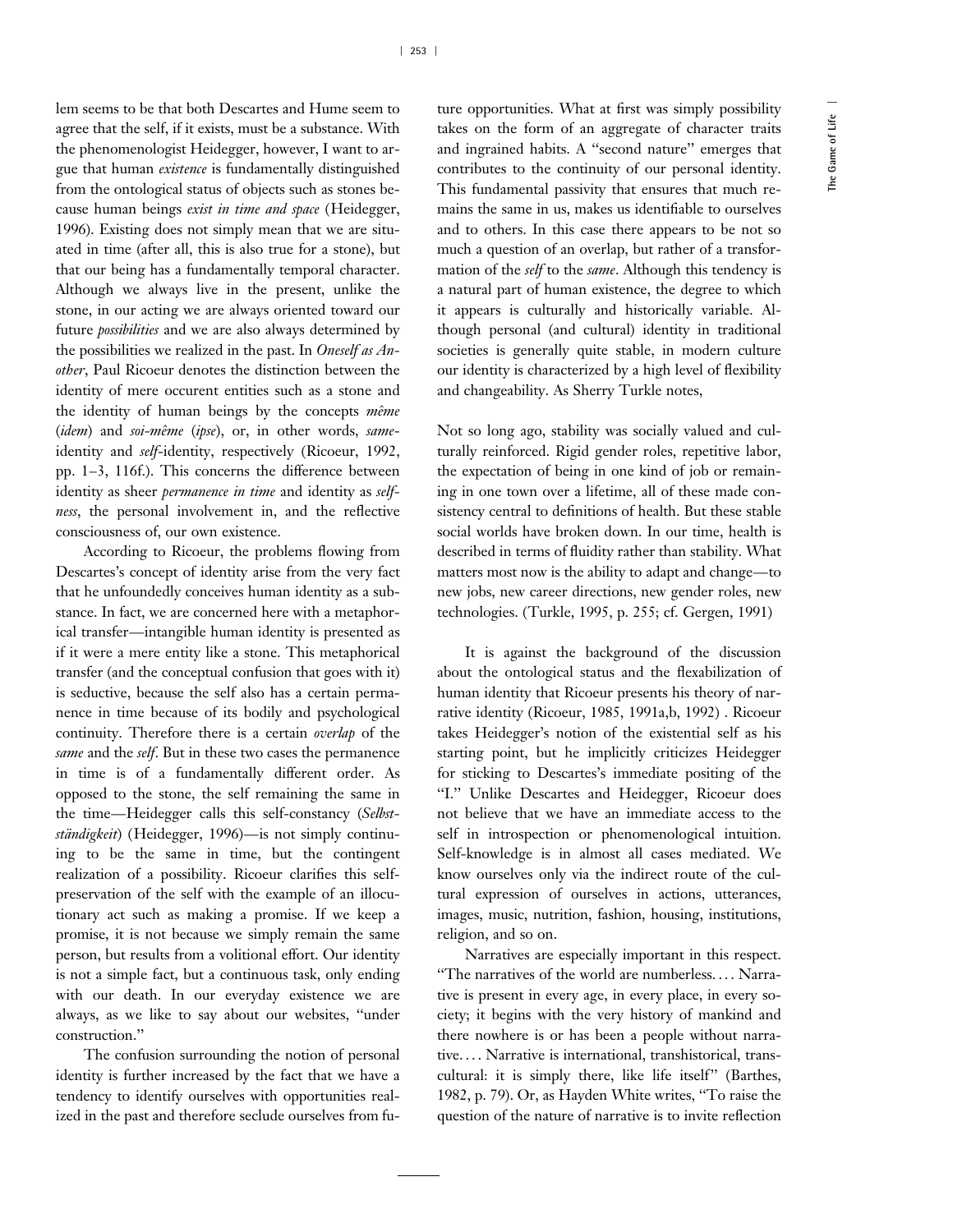on the very nature of culture and, possibly, even on the nature of humanity itself'' (White, 1980, p. 1).

This is also the starting point for Ricoeur: "Answering the question 'Who?' ... implies the narration of a life story" (Ricoeur, 1985, p. 335).<sup>5</sup> It is only in the stories we tell others and ourselves about our lives and about (real or fictious) other lives that we articulate our own selves, and only by identifying ourselves with these stories our identity comes into being. Thus, for Ricoeur narrative is not only a suitable metaphor for human identity, but is also preeminently the medium with whose help we give our identity form. Our identity is contained in our life story. That story is not pregiven and static, but attains form in our actions and our narrative reflection on them. According to Ricoeur, in this process we can distinguish a threefold mimesis.

The first level, referred to as  $mimesis<sub>1</sub>$ , is connected with the narrative prefiguration of our daily life. In Ricoeur's view this lies in the practical knowledge that guides our actions. We experience our dealings with our fellow human beings in terms of meaning: we distinguish motives and interests, we set standards and ascribe values, we attempt to realize certain ideals in life. Therefore in a certain sense our actions already contain an implicit narrative. Our life is an unremitting ''Quest of Narrative'' (Ricoeur, 1991a).

Ricoeur designates the expression of the experienced prenarrative coherence in explicit narratives (varying from the everyday narratives we tell about ourselves to autobiography and—more general—in the art of novel) as *mimesis*<sub>2</sub>. This stage is described in dramaturgical terms, derived from Aristotle's analysis of tragedy in his Poetics. Central in Aristotle's argument is the notion of the plot (mythos), the expression of a series of mutually connected and motivated actions. According to Ricoeur, the plot (mise en intrigue) can be understood as ''a synthesis of the heterogeneous'' (Ricoeur, 1992, p. 141). The plot brings the heterogeneous elements of which a story consists—events, such as actions and happenings, and existents, such as settings and characters (cf. Chatman, 1978)—to a unity. The Aristotelian plot can be regarded as a complete whole. It is a whole because all the elements within the plot are linked and there are no elements unrelated to the plot. In the plot every element has meaning in the light of the whole. It is complete because together the elements give the narrative closure. In a nutshell, the plot has a beginning, a middle, and an end (Aristotle, 1984, vol. 2, p. 2321). Ricoeur calls this the meaningful configuration created

by the plot *concordance*. However, this concordance is no static state, but is continuously jeopardized by discordances, such as reversals of fortune that threaten the meaningful closure of the narrative. A story is the representation of an act that is continuously frustrated by more or less unforeseen settings and happenings. This makes the story a *dynamic* whole. For that reason Ricoeur calls the story a discordant concordance (Ricoeur, 1992, p. 141).

The third step in the construction of narrative identity,  $nimesis<sub>3</sub>$ , consists of the reflective application of the narrative configuration on the self, resulting in an identification with the *characters* of the story. The unity of the story—the plot—is closely connected to the characters figuring in it. Telling a story is telling who does what and why. In the story we witness how the character develops. Just like the plot, characters show a dialectic of concordance and discordance. In the character, contingent events get a narrative coherence. From a psychoanalytical point of view, we could say that the identification that characterizes mimesis3, consists in the internalization of the object of desire the state of concordance obtained by the characters in the story. This is not a simple imitation, but an appropriation or assimilation that results in a change in the identity of the identifying person (cf. Freud, 1953, vol. IV, p. 156).

However, just as in the case of the plot the stability obtained by this internalization is rather shaky, as it is continuously confronted by the return of the heterogeneous, which threatens the concordance of our identity. A sublime love, a personal vendetta, a crisis or addiction, illness and death—these are all happenings that give our life story unexpected turns, that keep challenging the concordance of the character and ultimately may destroy it. Until its very end the (life) story it is characterized by this dialectic between concordance and discordance.

The theory of narrative identity helps us to better understand the above mentioned relationship between the same and the self on the one hand, and between the self and the other on the other hand. The tension between the same and the self turns out to be no other than that between concordance and discordance in our life stories. Every story can be located somewhere between the extremes of stories in which the character simply remains the same (such as is often the case in fairy tales with its stable roles) and stories in which the character completely disintegrates in its confrontation with the heterogeneous. Ricoeur mentions Robert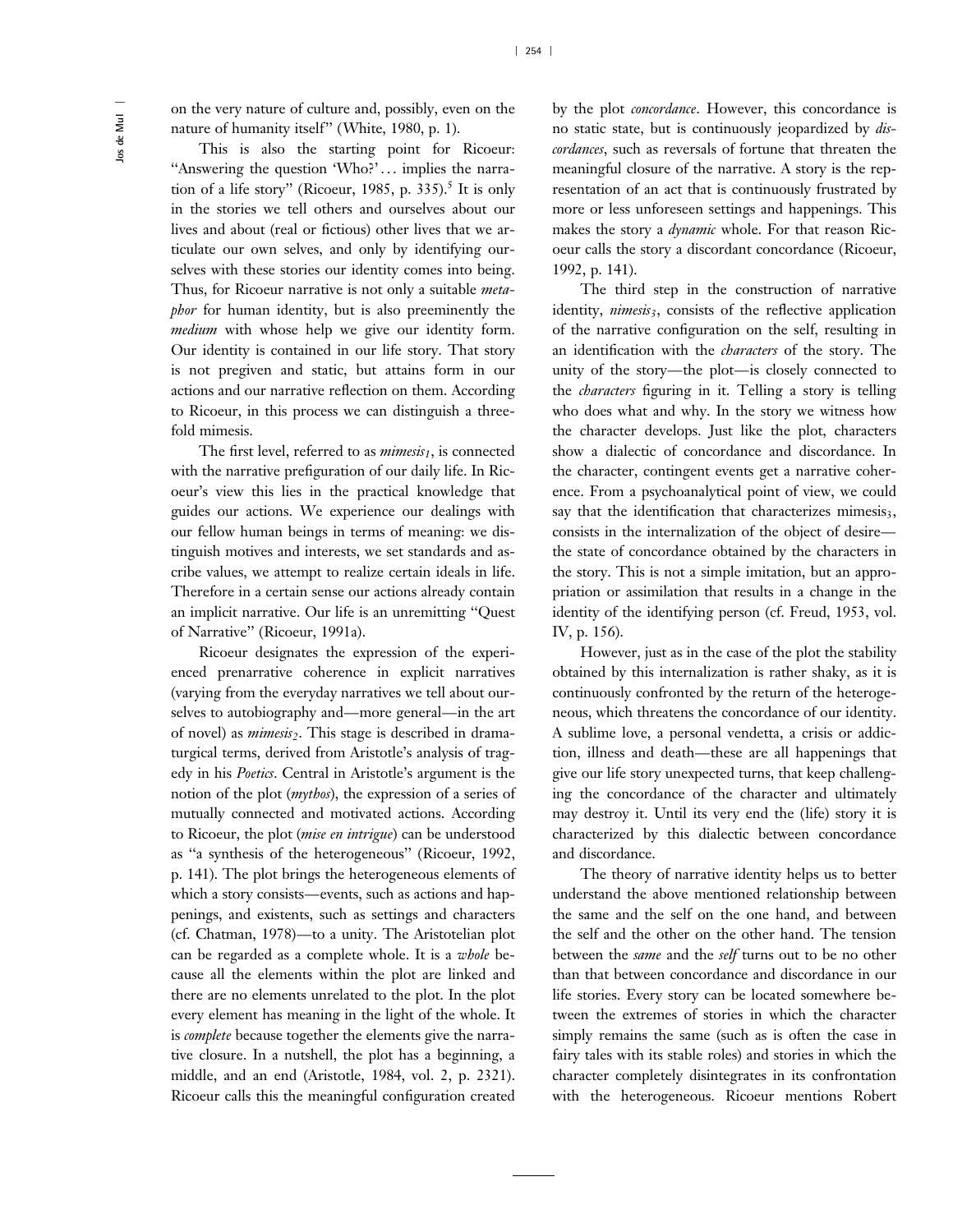Musil's The Man Without Qualities as a novel in which the self completely loses its identifiable characteristics. Because of the close connection between plot and character, it does not surprise that the crisis of the character in this novel correspond with a crisis of closure of the story. For that reason, The Man Without Qualities perhaps represents the crisis of Western culture in which the grand narratives have lost their persuasiveness (Lyotard, 1984; cf. De Mul, 1999).

The narrative model of identity also throws an elucidating light on the social dimension of human identity. By telling our life story we are always already entangled in the dialectics between the self and the other (Ricoeur, 1992). The other is present in different roles in the stories we identify our selves with. In the first place, we identify with ourselves with the others that appear in the stories that are being told in our (sub)culture. In the second place, the other is constitutive for our identity because it is always part of our life story, as relative, lover, neighbor, colleague, employer, stranger, enemy, and so on. In the third place, are we always actors in the stories of others. All these dialectical relationships mean that we are continuously entangled in a multiplicity of stories and that our identity, as a result, is a ''tissue of stories'' (Ricoeur, 1985, p. 356). Just as in the case of Mead's account of the self and Turkle's investigation of our identity in the age of the Internet, in Ricoeur's theory of narrative identity, the self is a multiple self.

Ricoeur emphasizes the constructive role of literary narratives. But doesn't this mean that he neglects the difference between life and story? After all, ''stories are not lived but told'' (Mink, 1970, p. 557). Ricoeur argues that it is just because our life is not a story, because it is unarticulated, poly-interpretable and without closure, that we need the concordance of stories to control the continuous threat of the heterogeneous. This confirms that narrative identity is no sheer representation of an already given entity, but a construction. As this construction is foremost a creation of our imagination we can agree with Hume and Dennett that our narrative identity is a (literary) fiction, but we should immediately add that it is no theoretical abstract, but a meaningful nexus that we experience and live. Our identity might be called virtual, in the sense that it is a fiction that creates real effects in our daily lives (cf. Heim, 1993).

## Broadening Ricoeur's Theory of Narrative Identity

Later, I will try to demonstrate that Ricoeur's theory of narrative identity offers a fruitful conceptual framework

for an investigation of identity formation that takes place in playing computer games. However, first I have to discuss some problems that stand in the way of a successful application of Ricoeur's theory in the domain of computer games. The first one, which I will now address, has to do with Ricoeur's rather restricted conception of narrativity. The second problem, which I will discuss in the next section, is more fundamental and concerns the question whether we can approach computer games from a narrative perspective at all.

In the books and articles in which Ricoeur has developed his theory of narrative, he refers to various narratives in order to develop and illustrate his theory. However, it is striking that he takes hardly any other narratives into account but linguistic ones. It has to be admitted he is not completely alone in this. Some narratologists hold that narratives only exist in language. Mieke Bal, for example, in the first edition of her Narratology: Introduction to the Theory of Narrative, restricts narratives to narrative texts, and defines a text as ''a finite, structured whole composed of language signs'' (Bal, 1985, p. 5). She further defines a story as ''a fabula that is presented in a certain manner'' and a fabula as ''a series of logically and chronologically related events that are caused or experienced by actors'' (Bal, 1985, p. 5). Moreover, she adds as defining characteristics that in narrative texts there are always two types of speakers, one that has no specific function in the history narrated, and one that does have such a function (though the narrator and actor can be united in one person) and that with regard to narratives can three levels always be distinguished: text, story (which—following Aristotle and Ricoeur—have been called plot in the foregoing), and history.

However, given this definition of narrative the restriction of the analysis to linguistic texts is not evident and even not very convincing. It is not clear why a stage play, a dance, or a movie could not count as a narrative. As Barthes notes, narrative is a code or form that can be expressed in various media or substances:

Narrative is first and foremost a prodigious variety of genres, themselves distributed amongst different substances—as though any material were fit to receive man's stories. Able to carried by articulated language, spoken or written, fixed or moving images, gestures, and the ordered mixture of all these substances: narrative is present in myth, legend, fable, tale, novella, epic, history, tragedy, drama, comedy, mime, painting (think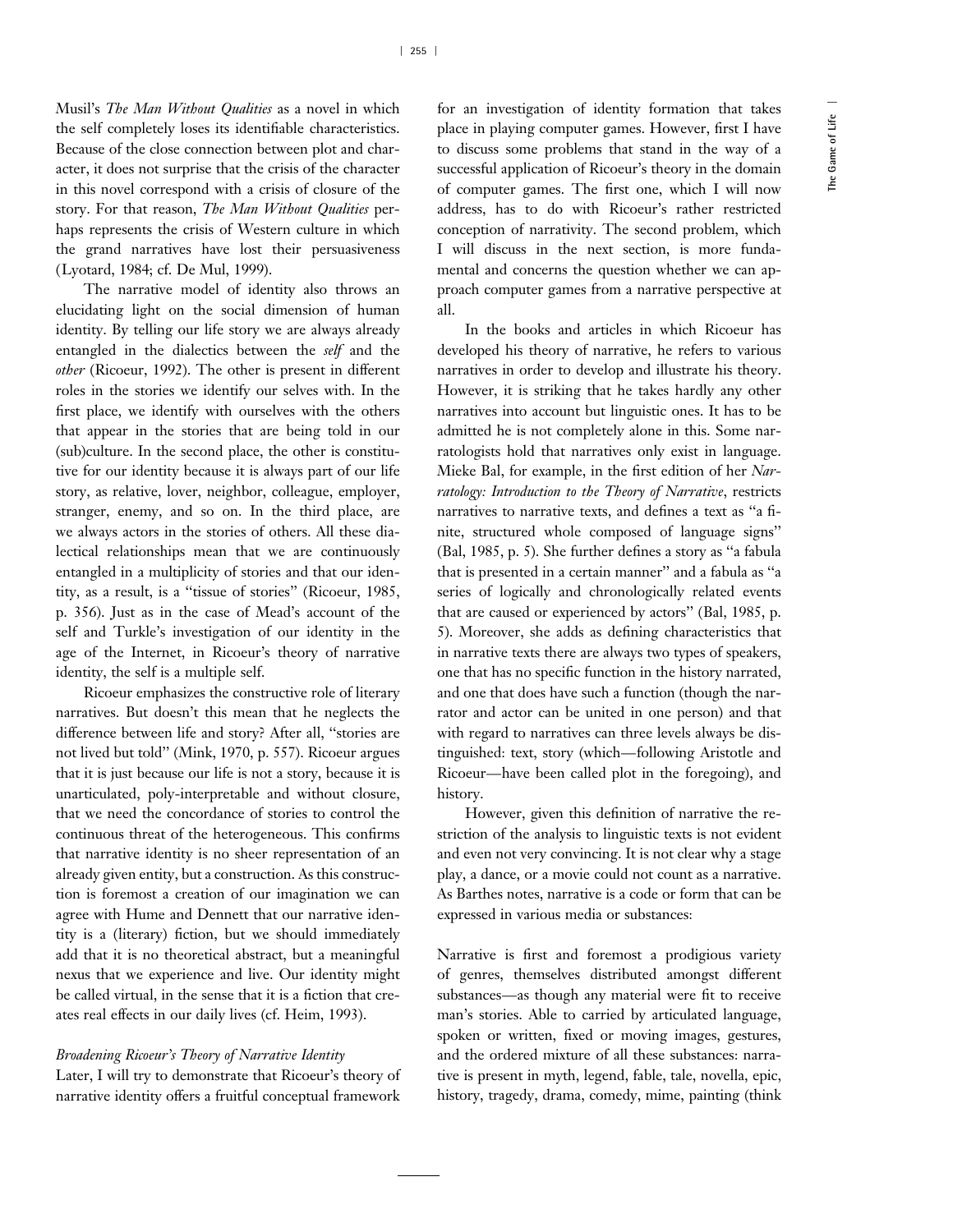los de Mul Jos de Mul

of Carpaccio's Saint Ursulla), stained glass windows, cinema, comics, news items, conversation. (Barthes, 1982, p. 79)

For that reason it is not that strange that Bal in the second edition of her book broadens the spectrum of her theoretical model to include discussions of visualization and visual narrative, and gives various examples from art and film (Bal, 1997). In this broad conception of narrative, computer games are not in principle excluded from having a narrative dimension and as such play a similar role in identity construction as novels, stage plays, films, and comics. And, as we will see in the next section, many computer games in fact do have a narrative dimension.

Ricoeur's theory of narrative identity is not only constrained by his exclusive focus on linguistic narratives, but also by the fact that even within this already restricted domain he hardly takes any other narratives into account than novels belonging to the modern, Western tradition. This is surprising in the light of the fact that with Barthes, narratives are international, transhistorical, and transcultural. In the globalized and multicultural societies that characterize present Western culture, we not only are increasingly in contact with narrative traditions from other cultures, but immigrants also import and assimilate these traditions in our own culture.

This constraint in Ricoeur's theory should be mentioned, because Ricoeur's preference for the classical, Western canon is connected with a preference for a specific cultural and historical determined type of narrative, that has, as we will see, less in common with the structure of computer games than some of the transcultural narratives that presently are developing in multicultural cultures. Though Ricoeur talks about discordant concordance, it is clear that the emphasis is mainly on concordance. In ''Life in Quest of Narrative,'' he frankly speaks about ''the primacy of concordance over discordance'' (Ricoeur, 1991a, p. 22). This primacy also comes to the fore in the interpretations Ricoeur gives in Time and Narrative of the modern novels of Woolf, Mann, and Proust. In his interpretation of Woolf's Mrs. Dalloway, for example, we see that he does not recoil from some interpretative violence. Though the two protagonists in the novel, Clarissa and Septimus, because of insoluble conflicts between their personal and public life, respectively, end up in an existential crisis and in suicide, Ricoeur does manage to present the story as a story about authentic self-realization in which concordance finally

has the last word. Examples such as this show that Ricoeur remains chained to the classical, Aristotelian tradition, which is characterized by a desire for closure.

Ajit Maan has argued that Ricoeur seems to presuppose that this Western type of narrative is the universal model for human identity (Maan, 1999, p. 84). Everything that does not fit in this model would be considered disassociative at best (p. 57). Maan argues that specific spatial and temporal continuities are no intrinsic characteristics of personal, sexual, ethnic, or cultural identity, but social and political constructions instead. In her view ''assuming that narratives structure affects action and identity, narrative choice should include not only alternative plots in terms of content but also alternative formal structures'' (p. 16). In this context she discusses the "internarrative" novel Fault Lines, by Meena Alexander. In this novel, Alexander—born in India, raised in Egypt, and now living and working in the United States—gives an account of her life, offering the different aspects of her multiple identity equal rights. The organizational principle of this novel is not so much temporal continuity but rather spatial discontinuity. The result is a heterogeneous fabric with multiple beginnings recurring repeatedly throughout the narrative. "Even the final chapter contains a re-telling of a beginning. These beginnings do not lead to a middle. There is no middle that leads to a resolved ending'' (Maan, 1999, p. 45).

This structure, which reminds of the organizational principle of computer games and other hypermedia, prevents that certain aspects of her identity are being suppressed or sacrificed to other aspects. Although Alexander describes herself as ''homeless, shelterless, with no fixed place to belong, and a blabber of multiple tongues'' (Alexander, 1993, p. 177), her narrative is no expression of sheer chaos, but rather an impressive attempt to reconfigure this chaos in a liveable nexus (Maan, 1999, p. 37).

This experience of contingency and heterogeneity of the migrant could be extended to life in our present postmodern culture, which is being characterized by multiphrenia, ''the splitting of the individual into a multiplicity of self-investments'' (Gergen, 1991, pp. 73–74). The concordant unifying narrative Ricoeur is talking about is no longer able to express the fragmented identity of the postmodern citizen, to which Turkle referred. As Maan argues, new narrative structures might be better capable to express and to make livable the new forms of identity. And perhaps computer games are expressions of these new forms of identity too.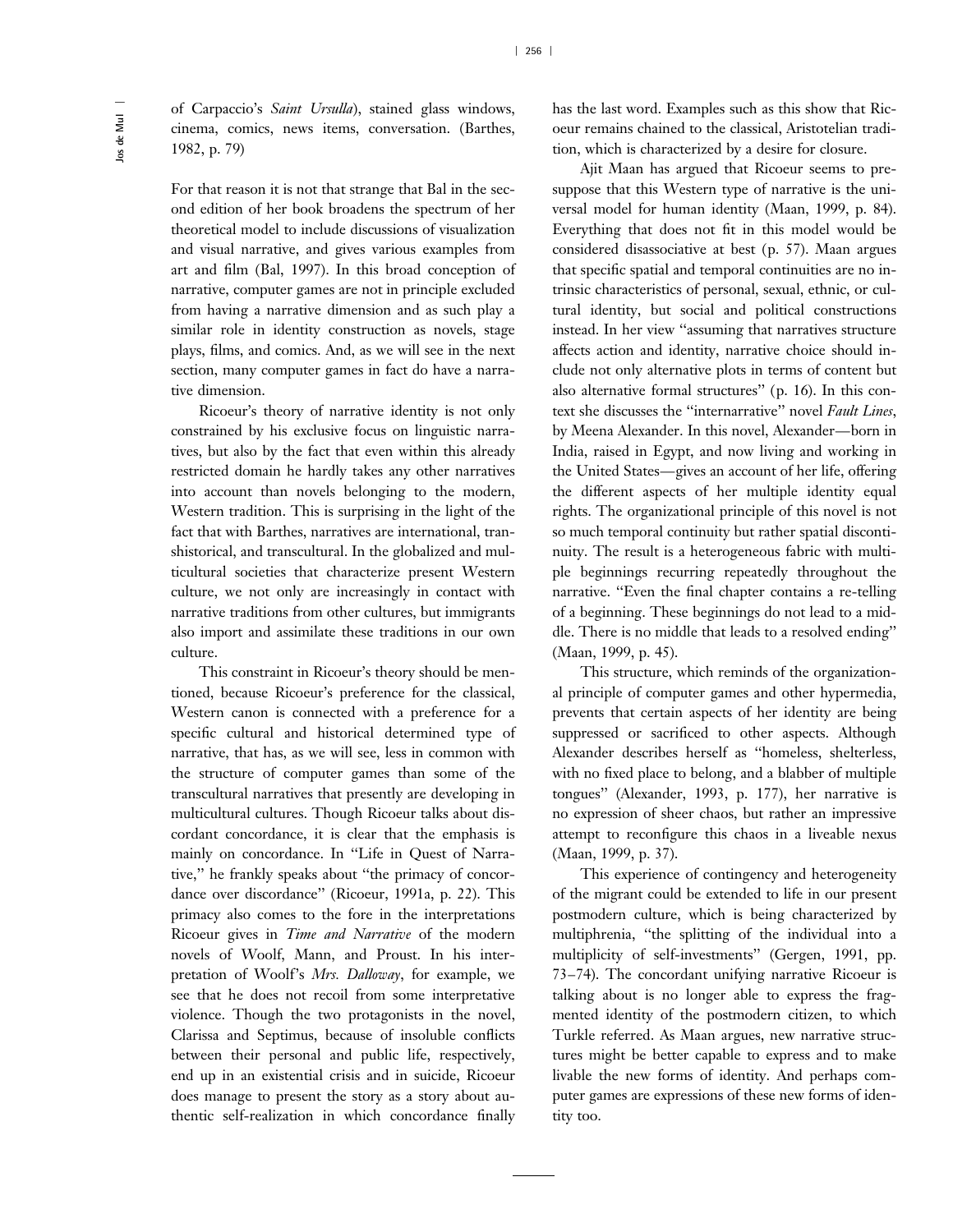## Computer Games: Narrativity and Beyond

By broadening Ricoeur's theory of narrative identity to include nonlinguistic and nonstandard Western narratives, I hoped to make this theory more suitable for the analysis of identity construction in the playing of computer games. However, according to many theorists in the field of computer games, narratives and computer games are so fundamentally different in their ''grammar'' that their study requires an essentially different conceptual apparatus ( Juul, 1998; for a more nuanced account see his contribution in this volume). In order to be able to judge this critique, we have to compare the ontologies of narratives and computer games.

#### Play, Games and Computer Games

It doesn't seem to be a sheer coincidence that Wittgenstein illustrated his notion ''family resemblace'' with the help of the concept of ''game.'' Just as in the cases of "identity" and "narrative," the concept of "game" does not refer to one essential characteristic, but to a series of similarities and relationships. Card games have some things in common with board games, which in turn have some things in common with ball games. Not all games are amusing, and not all involve winning and losing. What counts as skill and luck varies among them. Even when we restrict ourselves to computer games, we can distinguish various types and genres. However, this does not mean we can give no description of games and computer games.

Games can be regarded as a subclass of play, that is, (mostly) joyful activities that are often temporally and spatially set apart from everyday life. What is merely play is not serious; it has no goal other than itself. However, as Gadamer notices in his phenomenological analysis of play in Truth and Method, play has its own, even sacred, seriousness (Gadamer, 1989, p. 102). It fulfils its purpose only if the player loses himself in play. ''The movement of playing has no goal that would bring it to an end; rather, it renews itself in constant repetition'' (p. 102). Most games present the playing person with a task. Moreover, play has its own type of intentionality: we are always playing something (p. 107). However, play is not a so much a re-presentation of that something but rather a presentation: ''Its mode of being is self-presentation'' (p. 108).

When play transforms into structure, it can become either drama (a stage play) or game. In both cases it gets a *specific structure* that makes the play into something independent from the player(s). However, in order to be, they have to be played. The game can

therefore—following Huizinga's famous definition be defined as ''a free act that takes place within a specially designated time in a specially designated place, according to specific rules which are strictly adhered to'' (Huizinga, 1970, p. 13). Like play, games present the players with a specific task, often in a competition. The outcome of the game depends on the actions of the player(s).

Often in plays and games we use attributes such as balls or cards. Computer games distinguish themselves from other games by their technological mediation (see the contribution of Britta Neitzel in this volume). In the case of computer games, the distinctive game space is a virtual space, which can be manipulated with the help of various input devices (mouse, joystick, and so on) of which the effects can be viewed on an output device (monitor). The monitoring process gives the computer player the possibility of continuously observing the results of the action. It is, as Neitzl defines it, ''a process of self-observation with continuous feedback.'' This distinction between the *point of action* and the *point* of view enables the player to reflect upon the self as another—as the avatar. Another aspect Neitzl points at is that computer games as we know them represent action in which humans could participate. Although this is often not true for puzzles (Tetris) and simulations (Sim Life), it is for most action and fighting games (Tomb Raider), adventures (Alice), role playing games (Final Fantasy Mystic Quest), sports games (Formula 1), and strategy games (Civilization). As Neitzl justly notes, it is this connectedness of the level of action to the level of representation that links computer games to narratives, as these are as well representations of a real or fictional chain of actions.

## The Narrative Dimension of Computer Games

We can formulate the following minimal definition of a narrative. It is the representation of a series of logically and chronologically related events in a specific setting, with a beginning, a middle, and an end, and caused or undertaken by actors. The closure that characterizes most stories is connected with the fact, first described by Tzvetan Toderov, that they represent a transformation in which (1) a state of equilibrium at the outset is (2) disrupted by some event (action or happening), (3) the recognition of this disruption by the (main) character, followed by (4) an attempt to repair the disruption, and finally (5) the reinstatement of the initial equilibrium (Branigan, 1992, p. 4). In this narrative scheme we recognize Ricoeur's dialectics between concordance and disconcordance. At first glance this description is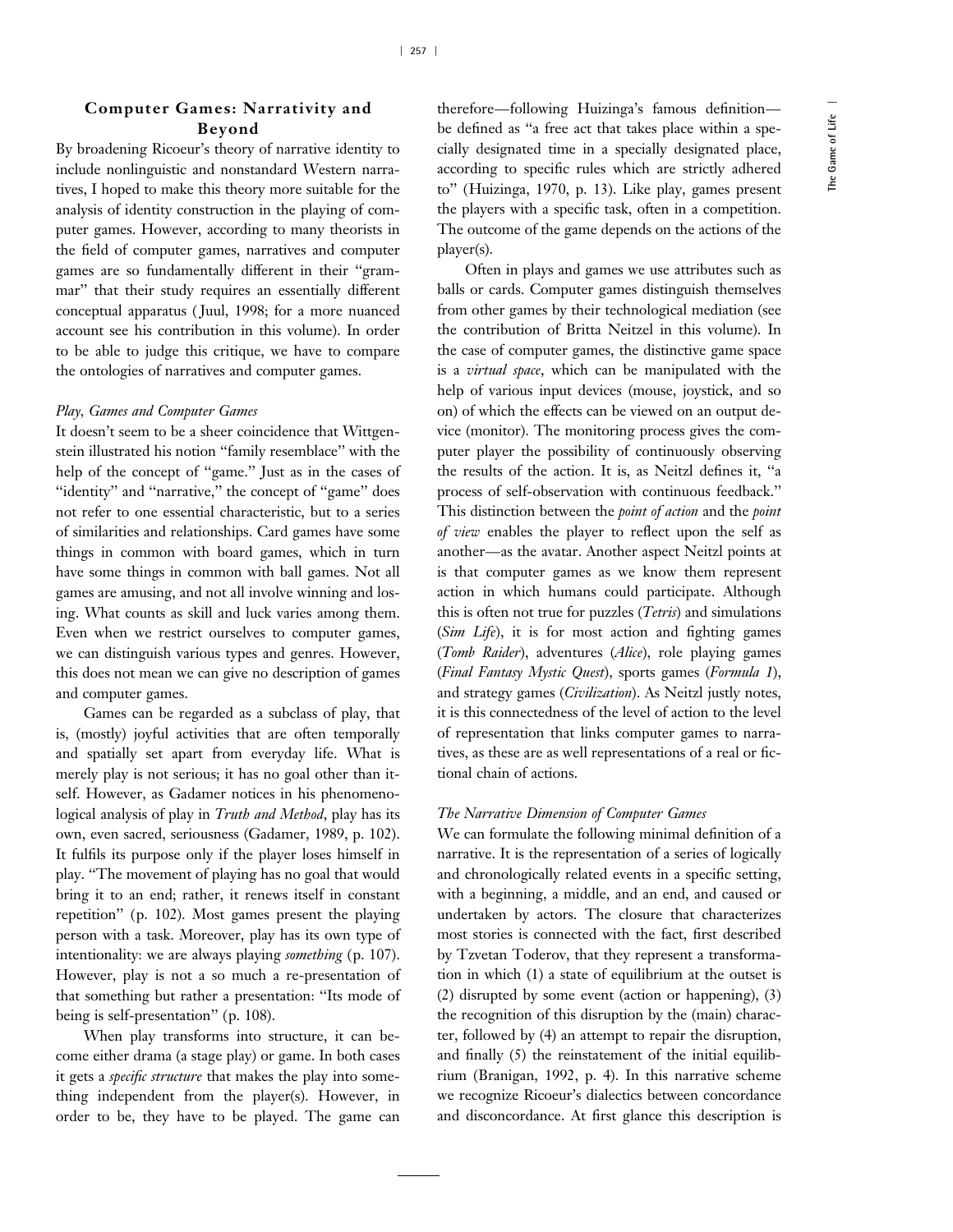also applicable to many computer games. Most of these games have this kind of quest structure—designated by Frye as the master genre of the romance (Frye, 1957) in which the protagonists undergo a series of trials in order to achieve their goal. Moreover, in many games we also find existents (characters and settings) and events (happenings and actions).

Let us take as representative example of a standard third-person action game *Enter the Matrix* (2003). As in the movie The Matrix Reloaded (2003), on which the game is based, the initial state of equilibrium—man ruling the world—is disturbed by machines taking control and attempting to destroy the human population. The task of the characters—Niobe and Ghost, two side characters in the movie, acting against the setting of the locations of Matrix the movie—is to reinstate the initial equilibrium. It opens with the character or avatar of your choice—Niobe and Ghost have different skills and subtasks—in a post office, trying to get a specific PO box to retrieve some information. As you make your way through the game, you have to chase airplanes, rescue captured rebels, navigate through a sewer system, destroy a nuclear power plant, and fight off a sentinel attack from aboard your hovercraft, the Logos.

As Juul has argued, in these kinds of narrative games the story is in a sense external to the playing of the game itself—provided in advance or in breaks between the playing, written on the package, in the manual or in introduction and transition moviesequences—and as the ideal story the player has to realize ( Juul, this volume). But the actual playing is not narrative. In fact computer games such as *Enter the* Matrix—and as said before, this game seems to be representative of the mainstream of action and fighting games, adventures, role playing games, sports games, and strategy games—show that these games in fact are a hybrid combination, and not so much an integration of game and narrative.<sup>6</sup> It is true that a narrative unfolds, but this does not occur in the game itself. Of course, this is not to to say that these kinds of hybrids are a failure. What the great success many of these games demonstrates is that you can add narrative elements to a game in a creative manner without spoiling the game. The narrative framework in which the game elements are presented even enhance the pleasure of playing the game. For fans of the Matrix movie triology, the narrative context will enthance the pleasure of playing the game, $7$  also offering the modes of identification by the reflective application of the narrative configuration on the self, as discussed earlier.

However, this does not elucidate yet the distinctive contribution of the game elements of the computer game to identity construction. In order to analyze this contribution, we have to focus on the aspects of the computer game that do not overlap with narrative. This is where we are not concerned with the point of view of the player, but with his point of (inter)action.

## Computer Games versus Narratives: Interaction versus Interpretation

If there is one single characteristic that distinguishes (computer) games from narratives it must be (inter) action. Whereas the reader (or viewer) of a narrative is presented with a chain of events imagined by the author (or director) of the story, in the computer game the chain of events is the result of the player's action. This is not to say that the reader is a passive consumer of the story; with regard to the reading of narratives the reader plays a double role, occupying at the same time a passive point of view and an active point of interpretation. As has become a standard presupposition in narratology, a story only comes into being when the reader actively constructs it by interpreting the narrative elements by linking them to each other. In this sense, readers have a certain freedom of interpretation and different readers can read different stories, depending on their foreknowledge. However, with the exception of certain avant-garde texts such as Julio Cortázar's Hopscotch (Cortázar, 1987; cf. De Mul, 2000), in the case of narratives the order of the narrative elements or lexia is determined by the author and not by the reader. In computer games, on the other hand, the player is (inter)active in the sense that he or she determines the sequence of the elements that appear on the monitor.

A narrative is linear and the elements of the narrative are linked together by a narrative *causality*. Narrative speaks the language of fate, every action and event is caused by the preceding actions and motives. It is thanks to this specific chain of actions and events that a narrative in a book can be translated into a film. Both media share the same narrative grammar. Conversely in a game a player has relatively great freedom to determine the sequence of actions himself. The game, therefore, is necessarily *multilinear*; if the player cannot choose between various options there is no game at all.

Of course the freedom of the player is not absolute. Like every game, there is a set of rules that determine which actions can be undertaken and which not. In this context the distinction Joyce makes between ex-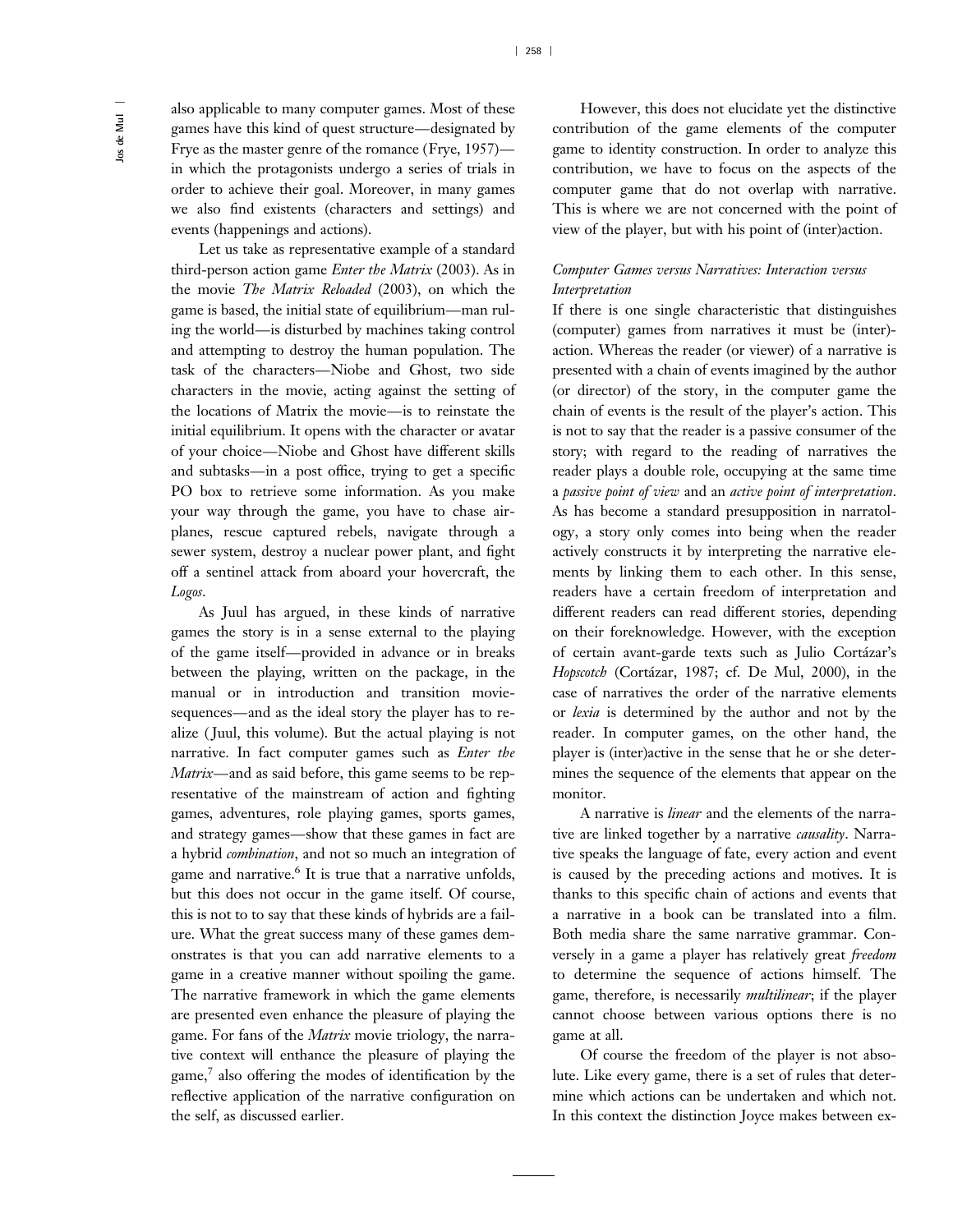ploratory and constructive hypertexts can be applied to games ( Joyce, 1995, p. 42). Explorative games are games in which the nature and the number of lexia is fixed and the freedom of the player is restricted to the sequence in which they are presented during the game. In the case of constructive games, however, the player is able to change the nature and number of lexia. We can think of Doom, for example, where players are able to construct their own settings, or of the Star Trek game, which was hacked by players in order to add homosexual characters to the game. These games are versions of what they are becoming, a structure for what does not yet exist. In these cases there is what Andy Cameron calls real interactivity, ''the ability to intervene in a meaningful way within the representation itself, not to read it differently'' (Cameron, 1995). Cameron elucidates his point by stating that interactivity in music would mean the ability to change the sound, interactivity in painting to change colors, or make marks, interactivity in film the immersion of the spectator in the scene and the ability to change the way the movie ends. Real activity in computer games is the ability to change the representation and/or rules of the game.

The multilinearity of the game that is connected with its interactivity has important consequences for the temporal and spatial organization of games, compared to that of narratives ( Juul, 1998; cf. his contribution in this volume). The narrative has three temporal levels: that of the plot (the signifier), that of the related narrative (the signified), and that of the reader or viewer. A sequence of shots in a film, lasting only a few minutes, can cover many years of the narrative. When watching a film, both temporal layers are interpreted together by the viewer. Because the times of the plot and the narrative are different, the narrative also has the three dimensions of time. It does not only take place at the time of the reading, but by means of flashbacks and flash forwards, the plot also presents the past and the future.

Computer games such as Enter the Matrix lack this temporal stratification. Where the reader or the person watching a film undergoes great temporal mobility by means of flashbacks and flash forwards, the computer game player is inevitably confined to the present. Because he finds himself in an eternal present, he is able to carry out the same actions over and over again. Other than the protagonist of a narrative, who sooner or later inevitably dies, the player is immortal. In Enter the Matrix, every time you are shot dead, you can begin the game again.

With regard to spatial organization, the narrative and the game also differ significantly. The situation here, however, is the other way round. In contrast to film, the game has a spatial stratification. It has three spatial dimensions. Interactivity means that you can go in various directions—to the left or right, forwards or backwards, up or down. Just as in the narrative there is a difference between the time of the plot (the signifier) and the time of the narrative (the signified), in the game there is a difference between the space of the game interface (the signifier) and the virtual space disclosed up by the game (the signified). And also in the game there is a third dimension in which both these spaces are interpreted together—that of the player. In contrast, in the narrative, the three spatial dimensions implode into a one-dimensional, that is to say sequential, path that the protagonists tread through the narrative space. Their fate is that they are doomed to wander this single path. From the notion of the spatial dimension, the game and the narrative are as chess and a game of chess. The rules of chess enclose a space within which an unlimited number of different games of chess can be played.

We can also illuminate the difference between narrative and game by looking at the relationship between plot and action. In the narrative, the plot determines the action. Whereas in the narrative the action is motivated by the plot, in the computer game the plot is dependent on the action. When at the right moment the player of *Enter the Matrix* pulls the trigger of his gun and shoots the sentinel, he can enter the next room where another challenge awaits him. When he shoots too late and is himself shot dead, he changes the plot. The discursive causality here seems to be reversed the action determines the plot, or seeks for it in vain (Aarseth, 1994).

When, finally, we look at the ''pleasure bonus'' that the narrative and computer game respectively offer the reader, viewer, and the player, again we see an important difference. In the classic narrative the pleasure lies in the satisfaction it gives to know how the narrative ends. From a psychoanalytical point of view, we should call it an end-pleasure (Freud, 1953, vol. VII, p. 209; cf. De Mul, 1999, pp. 180–182). When, understood in Aristotelian terms, there is no ending, the reader is frustrated. The game, however, does not have an end. Without doubt one can stop Enter the Matrix after having gone through all levels, but then in fact we stop because of the closure of the accompanying narrative. Games that have no or hardly any narrative context, such as Tetris, invite us to play again in order to beat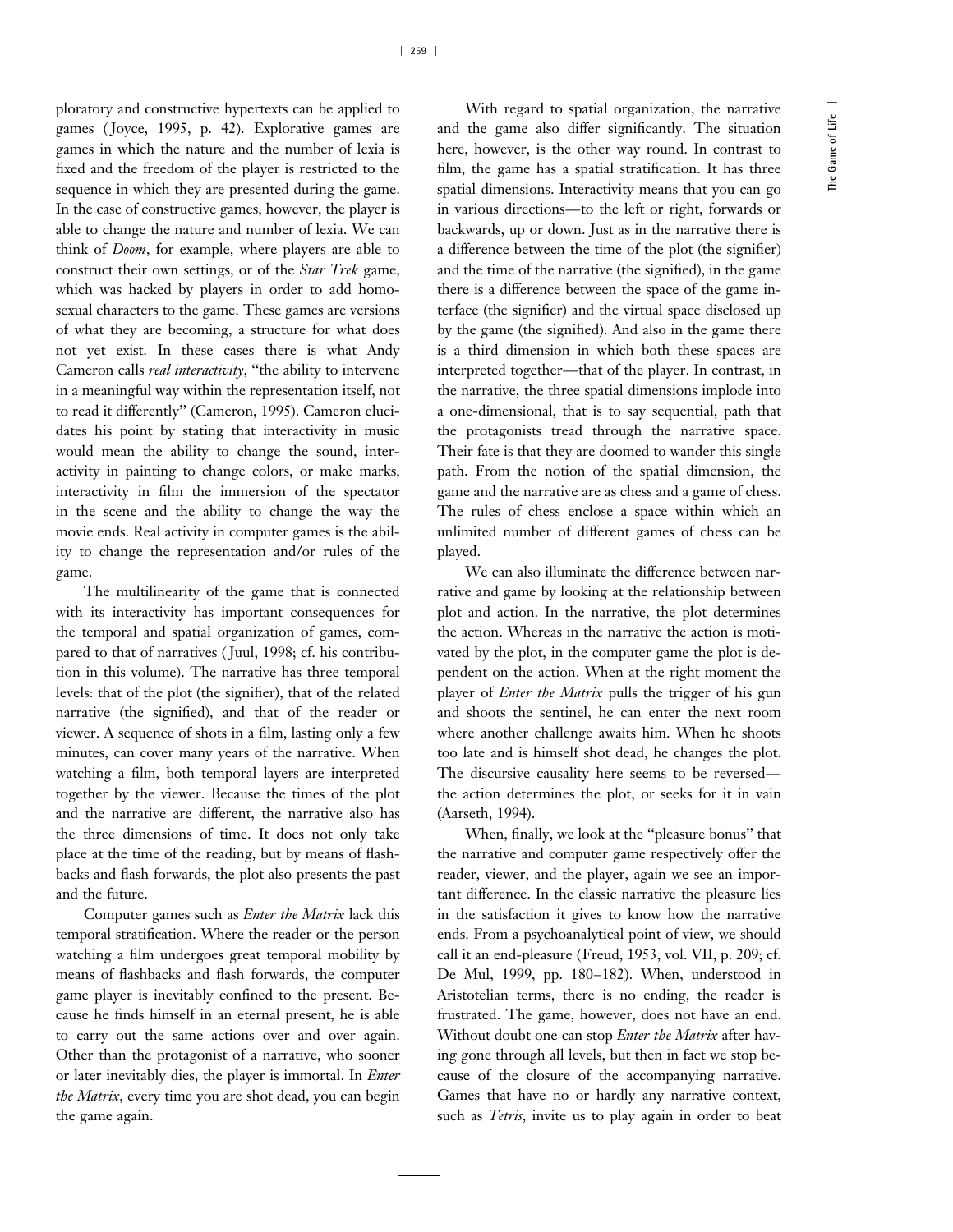our personal record. Of course, after some time we will stop playing the game, for example, because we are exhausted or bored, but only to continue our playing after a while. The lust provided by the computer game is never an end-pleasure but necessarily always remain a fore-pleasure. This is one of the reasons that playing computer games easily leads to addiction. This forepleasure is connected with phantoming the rules of the game and improving one's skills in order to improve the personal record.

## Ludic Identity

Now that I have described the main difference between narrative and computer games, I am able to analyze the implications of this difference for the formation of identity and give a tentative answer to the question how computer games affect our personal identity.

### Ludic Identity Formation

In the previous section, we noticed that narratives and games have a number of characteristics in common. The same can be said for the formation of narrative and ludic identity. Just as narratives, computer games are expressions that, among other things, play a function in the formation of our identity. They are able to do this because both give expression to important aspects of human life that structure our lived experiences and by doing that enable the reflective identification with this structure. With regard to the construction of ludic identity we can discern three stages, which I will call, following Ricoeur's notion of threefold mimesis, play<sub>1</sub>, play<sub>2</sub>, and play<sub>3</sub>.

Play<sub>1</sub> refers to the ludic prefiguration of our daily life. We experience nature and the human world as playful, for example, when we notice the play of light or waves, when we see the play of animals and children, or experience the play of sexual seduction. Everywhere in our world we experience movements backwards and forward that renew themselves in constant repetition. Varying the words of Friedrich Schlegel, we could say that the (computer) games we play are nothing but a remote imitation of the infinite play of the world (cf. Gadamer, 1989, p. 105).

The expression of this experienced pre-ludic coherence in (computer) games forms the level of play<sub>2</sub>. Central here is the set of rules that determine the possible movements backwards and forwards that determine a specific play. The result is not so much, as in narrative, a causal chain of events, but a playing field (Spielraum), that is a space of possible action. This playing field can be regarded as an *infinite whole*. The game of Tetris for example, consists of a finite set of existents and constitutive rules that disclose an infinite number of different game sessions. It does not have a closure, but is always fundamentally open to further (renewal of) action. We always want to beat the present high score. Unlike the narrative, of which the end is always already determined (every narrative refers to a story that already took place, even when the story is situated in the present), the outcome of a game is fundamentally indeterminate.

In the third stage of the formation of the ludic identity, play<sub>3</sub>, the player identifies with the space of possibilities disclosed by the game. The field of possible action is reflectively applied to the self. The infinity of possible outcomes, connected with the constitutive rules, is internalized. As in the case of the reflective application of the narrative to the self, in the case of ludic identity there is no simple imitation of these rules, but they are being appropriated or assimilated and as a result change the identity of the player.

As in the case of narrative identity in the construction of ludic identity there is a constant dialectic between concordance and discordance. Every game can be located somewhere between games in which with every single action the number of possibilities increase and those in which they decrease. Whereas in many action games and aventures that are designed according a ''tree of death'' with every choice the number of possible outcomes is reduced (the initial choice for Niobe or Ghost in Enter the Matrix restricts the number of possible actions, as each of the characters have a distinct set of tasks and skills), simulation games often do increase the number of possible outcomes with every choice made. However, when we compare narratives with games in regard to the balance of concordance and discordance, the dominance seems to be opposite. Whereas in the case of narrative identity the predominant tendency is toward an increase of closure and thus concordance (novels such as Robert Musil's Mann ohne Eigenschaften remain an exception), in the case of ludic identity the predominant tendency is toward an increase of openness. In every situation the ludic self is in search for new possibilities in order to increase the field of possible action. In this sense the temporal dimension of narrative and games is opposite. Whereas narration, although taking place in the present, aims at an understanding of what have happened in the past, playing, which also takes place in the present, is directed at future possibilities.

In the case of ludic identity there is an additional dialectic between the self and the other. The other is al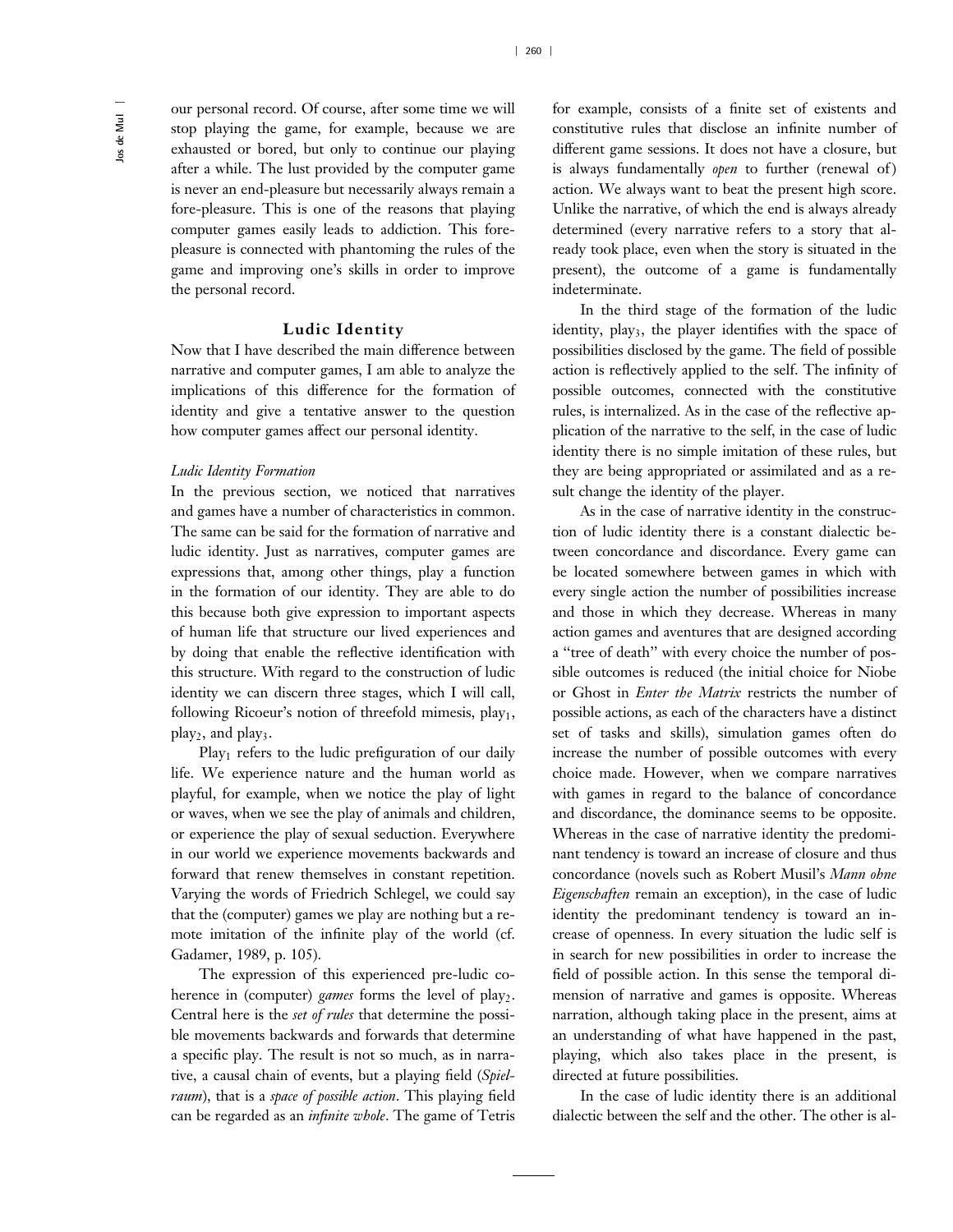ways present, not only as a player we want to identify ourselves with, but also as opponent or teammate, as enemy or lover, the other present possibilities for reciprocal and/or collective action.

A possible objection could be that life is no game, but we could formulate an analogue answer as Ricoeur did in reply to the critique that life is no story. Just because our life is no game, not always joyful and full of possibilities, we need games to oppose the continuous threat of closure. And just as in the case of narrative identity, ludic identity is a creation of our imagination that creates real effects in our daily lives.

## Growing Dominance of Ludic Identity?

Narrative and ludic identity do not represent alternatives that mutually exclude each other, but are two identity formations that co-exist and are entangled in many ways, in the same manner as stories and games. We could perhaps clarify their relationship a bit further by returning for a moment to Heidegger's analytics of human existence. Earlier I noted that according to Heidegger, existing in time means that living in the present, we are always oriented toward our future possibilities, and at the same time we are always constrained by the possibilities we have realized in the past. In a concise formula, Heidegger calls man a thrown possibility (geworfene Mőglichkeit) (Heidegger, 1996, p. 135). However, our attitude toward our past and our future possibilities is not the same. We interpret and narrate our past and we play with and act upon, our future projects. Of course these dimensions are not completely separate. Our past is not simply behind us, but continuously effective in our present acting, and in our interpretations we continuously revise our past. The choices we make in our actions are always grounded in our past. It is for that reason that narratives and games are often narrowly entangled. Though situated in the past, stories can inspire new future possibilities. Though oriented toward the future, games often repeat possibilities from the past. As we already noticed, human beings tend to identify themselves with the choices made in the past and for that reason become less playful as they grow older. However, oriented toward past and future, they are the expressions of two fundamentally different dimensions of human life.

This does not mean, however, that they are always in balance. In Western culture, since the age of modernity there seems to be a growing dominance of the projective dimension of our existence above our thrownness. In the modern era, man understands himself predominantly as an autonomous, free acting subject. The modern subject can be conceived of as a Homo volens, that shapes life autonomously. Modern technology has given this autonomous subject powerful means to increase the power to choose and act. The computer game can be regarded as a popular derivate of this modern ideology. In this light it is no coincidence that interactivity became the buzz word in amusement industry. No less in the computer game than in the ''game of life,'' the modern subject continuously has to make choices. Whereas in the premodern culture most choices—your life partner, occupation, religion—usually were made for you, as a modern subject, you continuously have to choose. Whether it concerns the simple choice between the left or right door in a computer game or the choice for a certain lifestyle, every time the emphasis is on the volitional dimension of our personality. As we already noticed with Turkle, this necessitates a flexibility of our selves.

Of course, computer games do not cause this change in identity. This transformation of the modern self is a complex process in which, among many other things, social, political, economic, and technological developments play a role.<sup>8</sup> However, the massive dissemination of computer games in Western and westernized cultures without doubt is also part of this complex process. It demonstrates that in our culture on the level of the existents there has been a major shift from settings to character and on the level of the events from happenings to actions. Reflection gradually has shifted from interpretation of meaning to reflective feedback on action.

Without doubt this transformation partly has been on the ideological level only. That modern subjects, following Descartes, regard themselves as autonomous entities does not mean that they really are autonomous. Modern history is characterized by a stream of happenings that has demonstrated that many things are still not yet or—in the age of increasing autonomic technologies (Kelly, 1994)—no longer under our control. Even in our computer games we constantly face the possibility that the game will be over. However, they also promise us that we always can start all over again.

Connected with the shift from narrative and interpretation to game and action we can discern a shift from temporally organized identity to spatially organized identity. Earlier, we saw that human identity has these two dimensions. But also in this case there is no eternal—ahistorical or acultural—balance between these dimensions. In an age where the number of different roles increases so much that some sociologists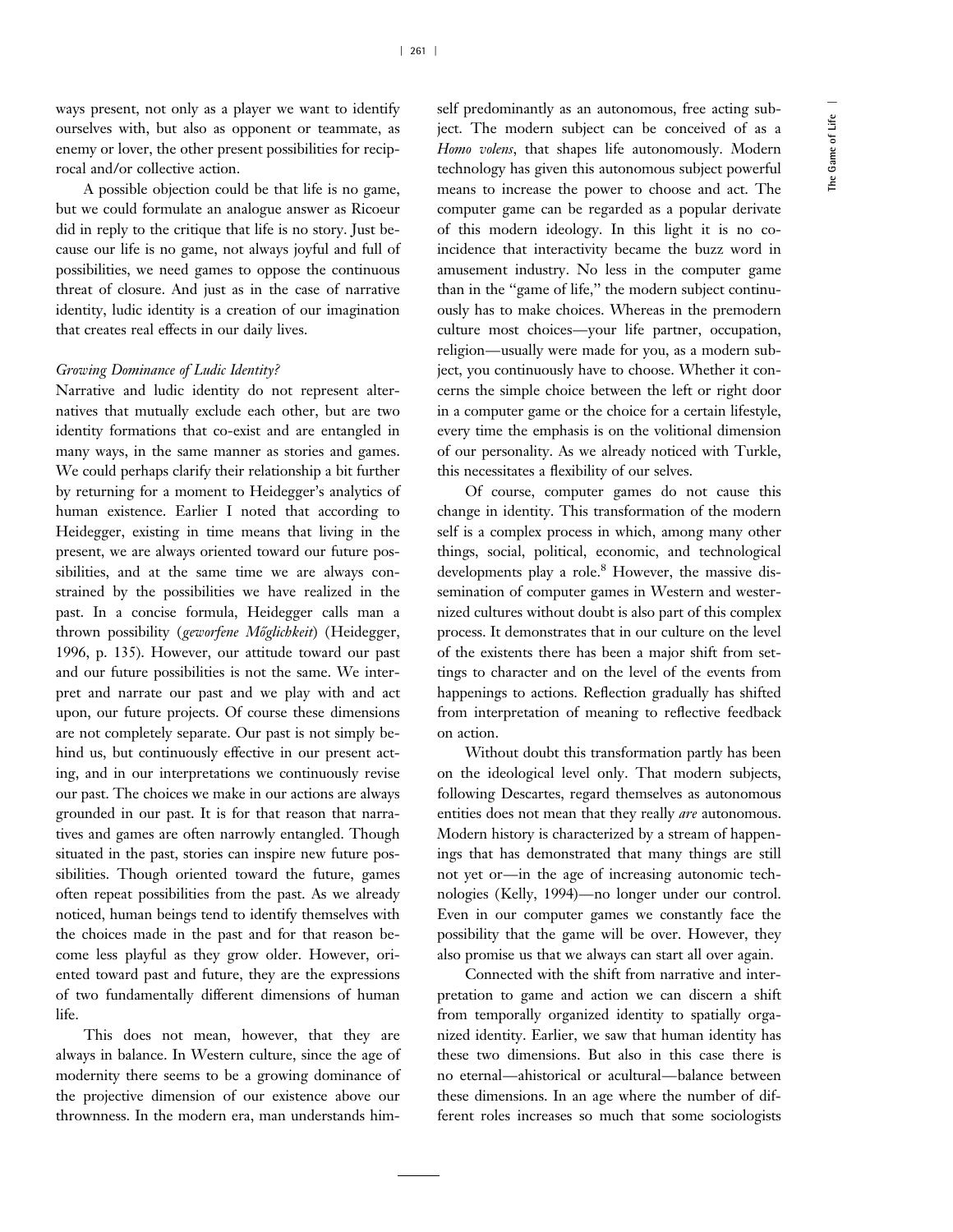even talk about a ''saturation of the self'' (Gergen, 1991), the number of activities we are engaged in at the same time increases no less, and, moreover, these roles and activities keep changing all the time over time, the spatial organization of the many changing aspects of our selves becomes more and more important. The personal computer with its many windows open all the time is a moving metaphor for the way we try to deal with this change in our selves, and at the same time seems to be a device that stimulates this change and at the same time enables us to cope with it. The same counts for the remote control, that increasingly is primarly used not to determine the sequence of the images on the screen, but rather to follow different channels at the same time. Computer games, with their spatial rather than temporal organization, play a no less important role in this transformation of our selves toward and of our world view. The world itself is no longer conceived of from a sheer historical perspective, but rather as a database, a playing field that enables us to (re)configure all kinds of different worlds. The evolution of life on earth is no longer a narrative in the sense that it is a causal chain of events, but rather a database full of genes that can be recombined in an infinite number of possible worlds. Spielberg's *Jurrasic* Park offers a still fictive but far from implausible view on this brave new world. Likewise, genetic manipulation, aesthetic surgery, and the like make our bodily and psychic characteristics less and less to our narrative fates and increasingly objects of choice. Again, this view has a strong ideological dimension, so we may expect that stories about what went wrong will also continue to be told. Our future selves probably will remain a more or less hybrid mix of narrative and ludic identities. But as we have seen in the discussion of Alexander's internarrative novel, even these narratives are gradually becoming more spatial in their organization and structure. The historical consciousness that emerged in the last centuries and from which the art of the novel also sprouted, will at least be contrasted with a spatial consciousness that does not think in terms of past decisions but rather in terms of parallel possibilities.

### Three Pedagogical Afterthoughts

In the previous sections I have mainly restricted myself to an exposition of the (partial) transformation of narrative identity into ludic identity that, in my view, can be discerned in our present culture and in which computer games play—already for quantative reasons—an increasingly important role. As I believe it is important to understand before one judges, I have tried to postpone an evaluation of this transformation. Though it is not my intention to give a comprehensive evaluation in this last subsection (it is for the reader to judge), I do want to provide three pedagogical afterthoughts about some aspects of the process described that, at least in my view, may be important for further evaluation.

First, it is important to keep in mind that computer games are not ''just games'' but play a constitutive role in our cognitive development and in the construction of our identity. This role may even be more fundamental than in the case of narratives, because the emotional involvement in computer games is very strong. Some decades ago Sherry Turkle explained that this is connected to the fact that computer games are about action: ''When you play a video game you enter into the world of the programmers who made it. You have to do more than identify with a character on the screen. You must act for it. Identification through action has a special kind of hold. Like playing a sport, it puts people into a highly focused, and highly charged state of mind. For many people, what is being pursued in the video game is not just a score, but an altered state'' (Turkle, 1984, p. 83). For that reason the exposure to possible undesirable contents of computer games (such as violence, sexism, or racism, see Herz, 1997, p. 183), might be more intense than in the case of narratives. However, this does not already have implications for the effect, because in case playing violent games has a positive effect of catharsis, this may be for that very reason stronger than in the case of reading violent novels or watching violent movies. Anyway, we should not forget that computer games are ontological machines in the sense that they, just like narratives, not only structure our (concept of the) world, but also (our concept of ) ourselves.

Next, connected with the strong involvement in computer games is the danger of addiction. This danger is reinforced by the fact that because of the predominantly fore-pleasure oriented satisfaction of computer games they already have an inherent stimulus to repetition. More in general, computer games are part of a technological world that has a strong addictive character as a whole. The modern ideology of makability results in a heavy dependence on technological means, independent of their success. However, as serious as an addiction may be, we should not exaggerate this danger in the case of computer games. In my opinion, an addiction to computer games is closer to a passion for reading novels or watching movies than an addiction to alcohol or crack. Reading stories, watching movies, and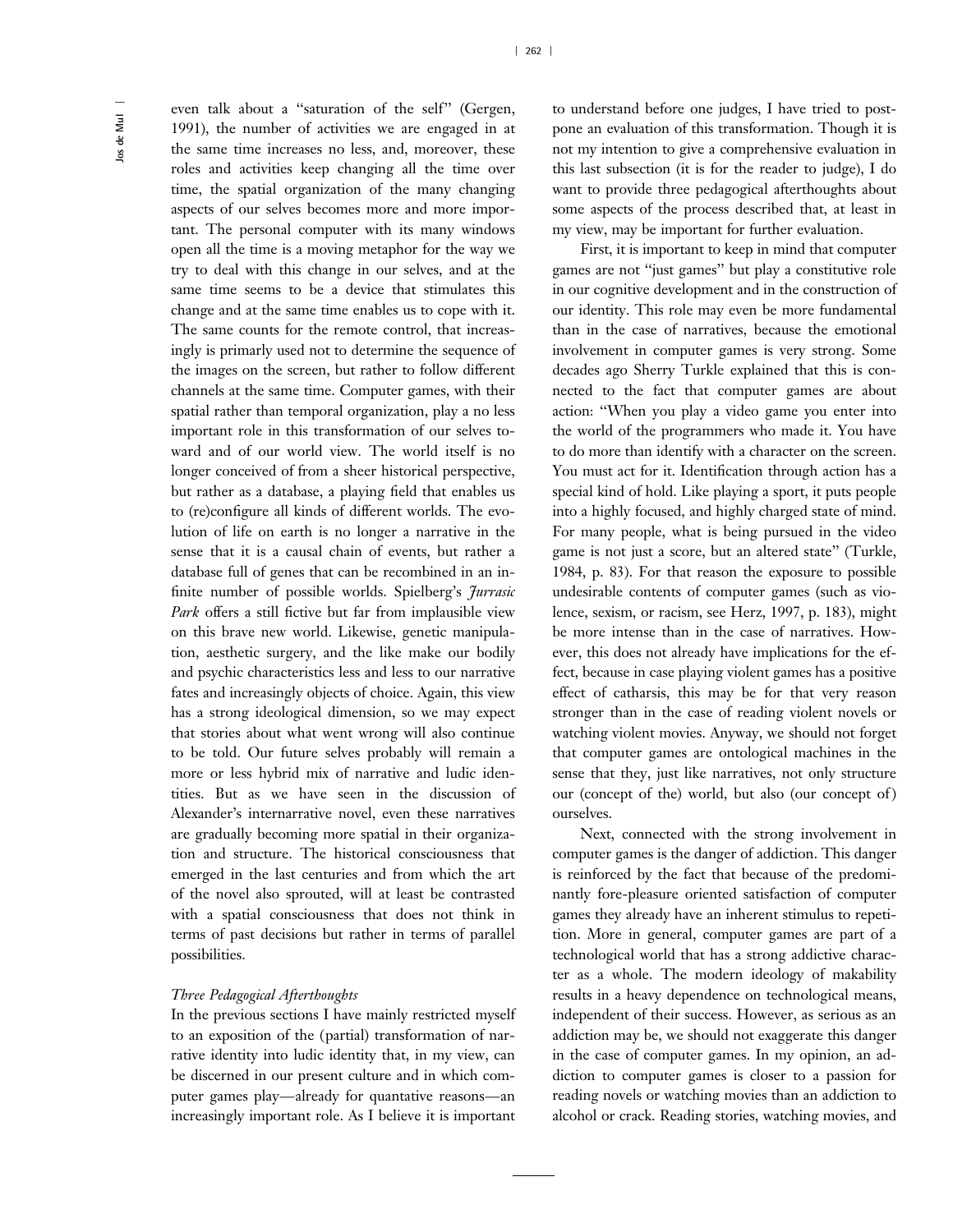playing games are activities that are not instrumental but rather have their goal in themselves. They share this feature with an addiction to alcohol and other drugs. However, as these kinds of addiction can ruin your life, in the case of a passion for narratives and games, the opposite is the case. That narratives and games take place in a time and space beyond the seriousness of everyday life does not mean that they have no value. In so far as they are ontological tools that sharpen our imagination and enable us to construct new images of ourselves and the world, their value for our lives cannot easy be exaggerated! Because of its long history and respectable status not many people are inclined to designate a passion for literature as an addiction, and movies have emancipated themselves in a relatively short time from a fairground attraction to an art form comparable to literature. We value novels and movies, although we know that many trivial novels and cheap movies do not fulfil the ontological promise of great art. I would not be surprised if computer games follow the same path, so that in the future, in the midst of an ocean of game pulp, we will encounter wonderful games that will disclose new worlds and new modes of self-realization for its players.

Finelly, if there is a danger connected to computer games, it will not so much lie in the depiction of violence or other undesired behavior or in the addictive qualities of these games, as in the impact they might have on human world openness. In the previous section I referred to Heidegger's definition of human existence as thrown project. Having possibilities require the more fundamental possibility to disclose a world. By ''world'' Heidegger means the all-governing expanse of an open relational context (Heidegger, 1975, p. 42). That means that even within a strict finite world, an infinite number of relations can be disclosed. As human beings we not only exist in time, but also in space. This means that we are not simply in space (as the stone is in space), but that we continuously discover and found space: geographical space, but also room to move and to imagine (Heidegger, 1996, gbf.).

However, in many—perhaps most—computer games today, especially those that are sheer exploratory instead of constructive, the freedom to move is rather restricted, as the field of possibilities itself is preprogrammed and finite. When we identify our selves with the help of these impoverished expressions, we impoverish ourselves. Although written more than ten years ago—a long time, given the short history of computer games—the following warning of Provenzo is still topical:

Bettelheim has pointed to the fact that children, as well as adults, need ''plenty of what in German is called Spielraum. Now Spielraum is not primarily 'a room to play in.' While the word also means that, its primarily meaning is 'free scope, plenty of room' to move not only one's elbows but also one's mind, to experiment with things and ideas at one's leisure, or, to put it colloquially, to toy with ideas.'' Video games such as Nintendo, with their preprogrammed characters and their media-saturated images, present almost no opportunity to experiment or toy with ideas.... Compared to the worlds of imagination provided by play with dolls and blocks, games such as reviewed in this chapter [meant are a series of Nintento games] ultimately represent impoverished cultural and sensory environments for the child. (Provenzo, 1991, pp. 93, 95)

In The Republic, Plato banned narrative because in his view the artists have a bad influence on their audiences. If he had lived now, he might have made the same conclusion for computer games. In both cases the argument overlooks that we derive our very identity from these expressions. Our humanity is closely linked to the gift of narration and play. Being in principle programmable by the player, computer games can help and even inspire us to disclose new worlds and dimensions of the self. Therefore it would be precarious to condemn them as such. However, it is wise to keep distinguishing the ones that enrich our world and ourselves from those that threaten to impoverish it.

## **Notes**

- 1. See Introduction on the impressive rise of the computer game since the eighties.
- 2. This idea is especially developed in the hermeneutical and structuralist tradition in philosophy and psychology. The German founder of the human sciences (Geisteswissenschaften), Wilhelm Dilthey, introduced the notion of a ''nexus of life'' (Zusammenhang des Lebens) in which the intellectual, volitional, and emotional dimensions are structurally integrated. For a more detailed exposition of Dilthey's hermeneutics, see my The Tragedy of Finitude: Wilhelm Dilthey's Hermeneutics of Life (De Mul, 2003). For an exposition of the structuralist theory of cognitive structure and development and its relationship to the hermeneutical conception, see Van Haaften et al., Philosophy of Development. Reconstructing the Foundations of Human Development and Education (Van Haaften, Korthals, & Wren, 1997).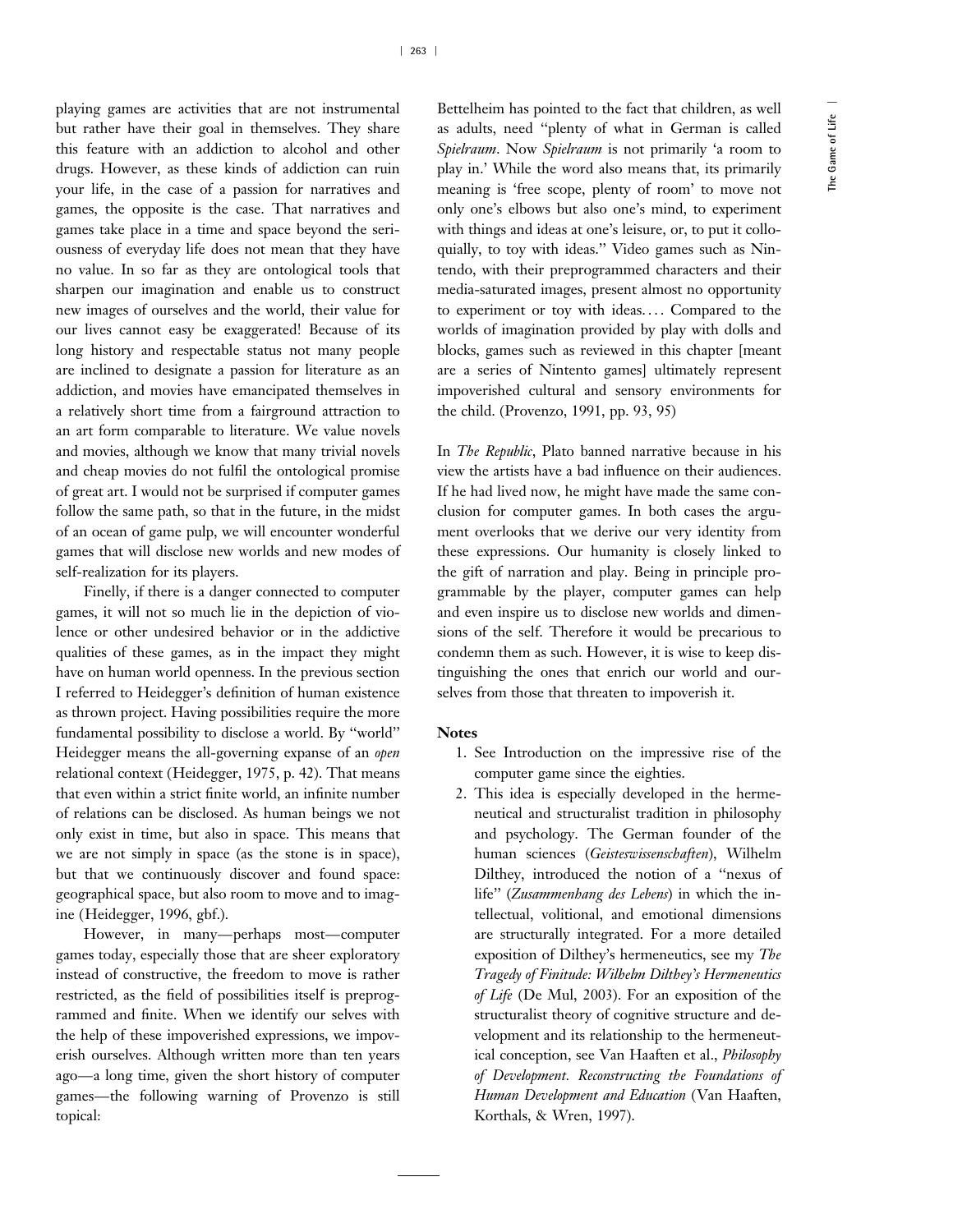- 3. In the Anglo-Saxon tradition since Locke, this temporal continuity, and the implied role of memory, is central in the theory of personal identity. In his An Essay Concerning Human Understanding (1690), Locke states that memory is determinate for our identity: ''For, since consciousness always accompanies thinking, and it is that, which makes every one to be what he calls self, and thereby distinguishes himself from all other thinking things, in this alone consists personal identity, i.e. the sameness of rational being: and as far as consciousness can be extended backwards to any past action or thought, so far reaches the identity of that person'' (Locke & Nidditch, 1975, p. 335).
- 4. Although the emphasis in this chapter is on personal identity, we can also distinguish these spatial and a temporal dimensions (as well as the types of discontinuity mentioned) with regard to the identity of groups or cultures. A culture is not a loose conglomerate of elements, but shows a certain nexus. A specific subculture, such as that of fans, has a more or less coherent set of language, history, patterns of behavior, and institutions shared by members of this culture. Because this unity of traditions and habits demonstrates a historical tenacity, here, too, it can be said that there is a temporal continuity. Personal identity never can be isolated from belonging to a certain group or culture. A fan derives identity at least partly from belonging to the subculture of fans. Moreover, personal identity for an important part appears in social intercourse and communication: ''We carry on a whole series of different relationships to different people. We are one thing to one man and another thing to another. There are parts of the self which exist only for the self in relationship to itself. We divide up in all sorts of different selves with reference to our acquaintances. We discuss politics with one and religion with another. There are all sorts of different selves answering to all sorts of different social reactions. It is the social process itself that is responsible for the appearance of the self; it is not there as self apart from this type of experience'' (Mead & Morris, 1934, p. 142). In the discussion of the theories of narrative and ludic identity in the following sections we will notice again that personal identity cannot be isolated from this social dimension.
- 5. Kevin J. Vanhoozer calls this Ricoeur's ''narrative correction of the description of Dasein's temporality'' (Vanhoozer, 1991, p. 45). In this respect, Ricoeur rather takes Hegel's metaphysics of mediation as his source of inspiration, as well as the hermeneutical transformation of this metaphysics by Wilhelm Dilthey. In his work Ricoeur repeatedly refers to Dilthey's aforementioned notion of the "nexus of life" (Zusammenhang des Lebens) and the idea, connected with this notion, that the understanding (Verstehen) of the nexus of our lived experiences (Erlebnisse) is only possible via the detour of the expressions (Ausdrücke) of these lived experiences (see De Mul, 2004, pp. 225– 263).
- 6. That we are confronted here with a fundamental difference becomes clear when we think about the fact that it is impossible to translate narratives in games, whereas it is possible to translate the story of a book into a movie or a play (Brooks, 1984, pp. 3–4). Games will only be recognized as being based on a book or movie if additional narrative context is provided. The fighting scenes in Enter the Matrix are only recognizable as a translation of a part of the story of The Matrix Reloaded because of the narrative setting and charter derived from the movie, not because of the game action as such.
- 7. It should be added, however, that the narrative element reduces the games repeatability. Unlike puzzle games such as Tetris, if you know the end of the story of the adventure game, then repeatably playing the game again loses its appeal ( Juul, 1998).
- 8. ''Technology does not determine society: it embodies it. But neither does society determine technological innovation: it uses it'' (Castells, 1996, p. 5; cf. Hughes, 1994).

### References

Aarsteth, E. (1994). Nonlinearity and literary theory. In G. P. Landow (Ed.), Hyper/Text/Theory (pp. 51– 86). Baltimore/London: John Hopkins University Press.

Alexander, M. (1993). Fault lines: A memoir. New York: Feminist Press at the City University of New York.

Aristotle (1984). The complete works of Aristotle: The revised Oxford translation. Princeton, NJ: Princeton University Press.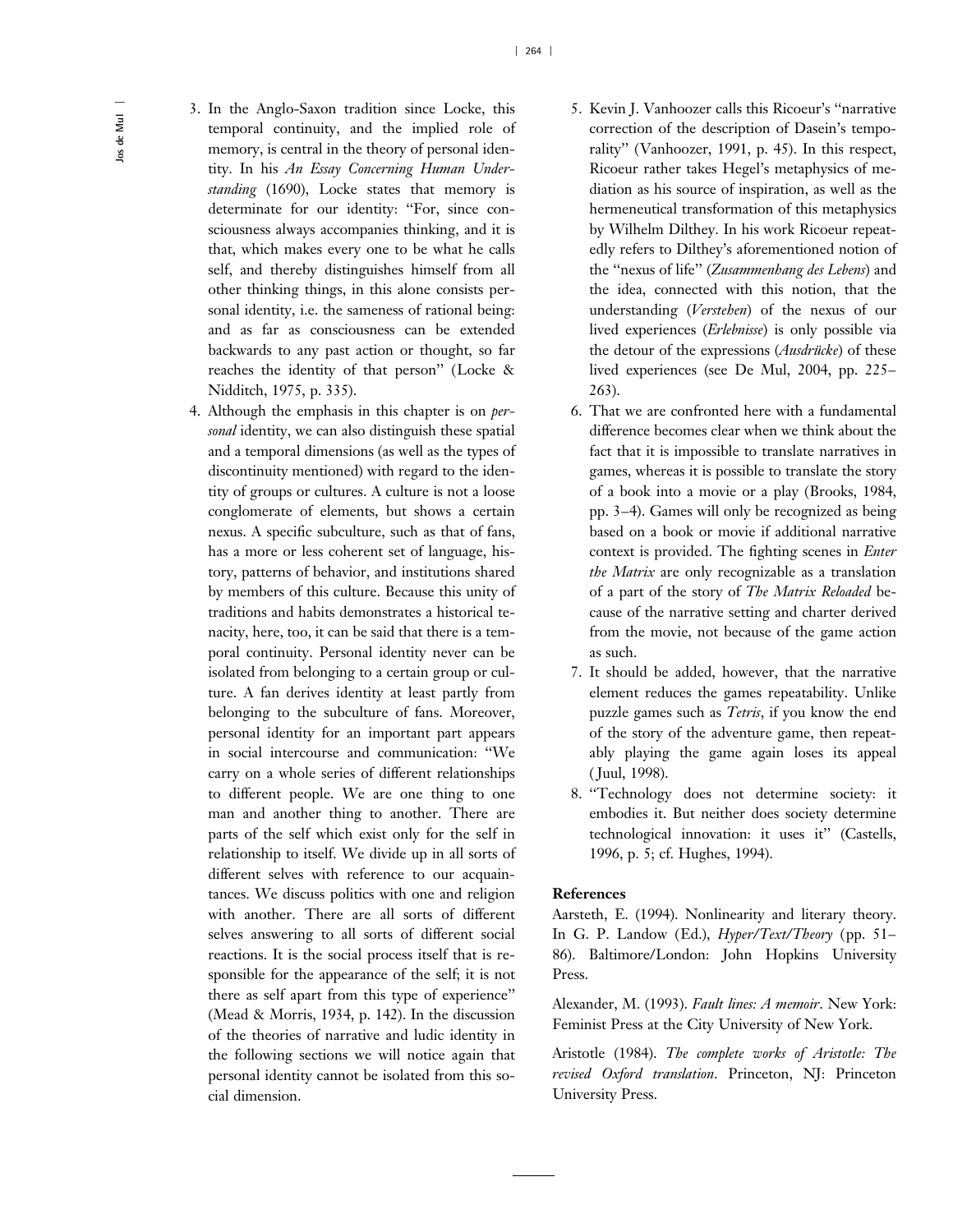Bal, M. (1985). Narratology: Introduction to the theory of narrative. Toronto: University of Toronto Press.

Bal, M. (1997). Narratology: Introduction to the theory of narrative (2nd ed.). Toronto: University of Toronto Press.

Barthes, R. (1982). Introduction to the structural analysis of narratives. Image, Music, Text (pp. 79–124). London: Fontana Paperbacks.

Branigan, E. (1992). Narrative comprehension and film. London: Routledge.

Brooks, P. (1984). Reading for the plot: Design and intention in narrative. New York: Knopf.

Cameron, A. (1995). The future of an illusion: Interactive cinema. http://www.mfj-online.org/journalPages/ MFJ28/Dissimulations.html.

Castells, M. (1996). The information age: Economy, society and culture. Volume I: The rise of the network society. Oxford: Blackwell Publishers.

Chatman, S. B. (1978). Story and discourse: Narrative structure in fiction and film. Ithaca, NY: Cornell University Press.

Cortázar, J. (1987). Hopscotch. New York: Panthenon Books.

De Mul, J. (1999). Romantic desire in (post)modern art and philosophy. Albany: State University of New York Press.

De Mul, J. (2000). The work of art in the age of digital reproduction. Some remarks on the transformation of the avant-garde. In B.-N. Oh (Ed.), Art, life and culture (pp. 59–80). Seoul: Seoul National University.

De Mul, J. (2004). The tragedy of finitude. Dilthey's hermeneutics of life. New Haven: Yale University Press.

Dennett, D. C. (1992). The self as a center of narrative gravity. In F. Kessel, P. Cole, & D. Johnson (Eds.), Self and consciousness (pp. 275–288). Hillsdale, NJ: Erlbaum.

Descartes, R. (1968). Discourse on method and the meditations. Harmondsworth: Penguin.

Freud, S. (1953). The standard edition of the complete psychological works of Sigmund Freud. London: Hogarth Press.

Frye, N. (1957). Anatomy of criticism: Four essays. Princeton: Princeton University Press.

Gadamer, H. G. (1989). Truth and method (2nd, rev. ed.). New York: Crossroads.

Gergen, K. (1991). The saturated self: Dilemmas of identity in contemporary society. New York: Basic Books.

Heidegger, M. (1975). Poetry, language, thought. New York: Harper & Row.

Heidegger, M. (1996). Being and time. Albany: State University of New York Press.

Heim, M. (1993). The metaphysics of virtual reality. New York: Oxford University Press.

Herz, J. C. (1997). Joystick nation: How videogames ate our quarters, won our hearts, and rewired our minds. Boston: Little Brown and Co.

Hughes, T. P. (1994). Technological momentum. In M. R. Smith & L. Marx (Eds.), Does technology drive history? The dilemma of technological determinism (pp. 101-113). Cambridge, MA: MIT Press.

Huizinga, J. (1970). Homo ludens: A study of the play element in culture. New York: J. & J. Harper Editions.

Hume, D. (1956). A treatise of human nature. London: Everyman's Library.

Joyce, M. (1995). Of two minds: Hypertext pedagogy and poetics. Ann Arbor: University of Michigan Press.

Juul, J. (1998). A clash between game and narrative. http:// www.jesperjuul.dk/text/DAC%20Paper%201998.html.

Kelly, K. (1994). Out of control. Reading: Addison-Wesley.

Locke, J. (1975). An essay concerning human understanding. Oxford: Clarendon Press.

Lyotard, J. F. (1984). The postmodern condition: A report on knowledge. Minneapolis: University of Minnesota Press.

Maan, A. K. (1999). Internarrative identity. Lanham, MD: University Press of America.

Mead, G. H., & Morris, C. W. (1934). Mind, self & society from the standpoint of a social behaviorist. Chicago: The University of Chicago Press.

Mink, L. O. (1970). History and fiction as modes of comprehension. New Literary History, 1(1), 541-558.

Provenzo, E. (1991). Video kids: Making sense of nintendo. Cambridge, MA: Harvard University Press.